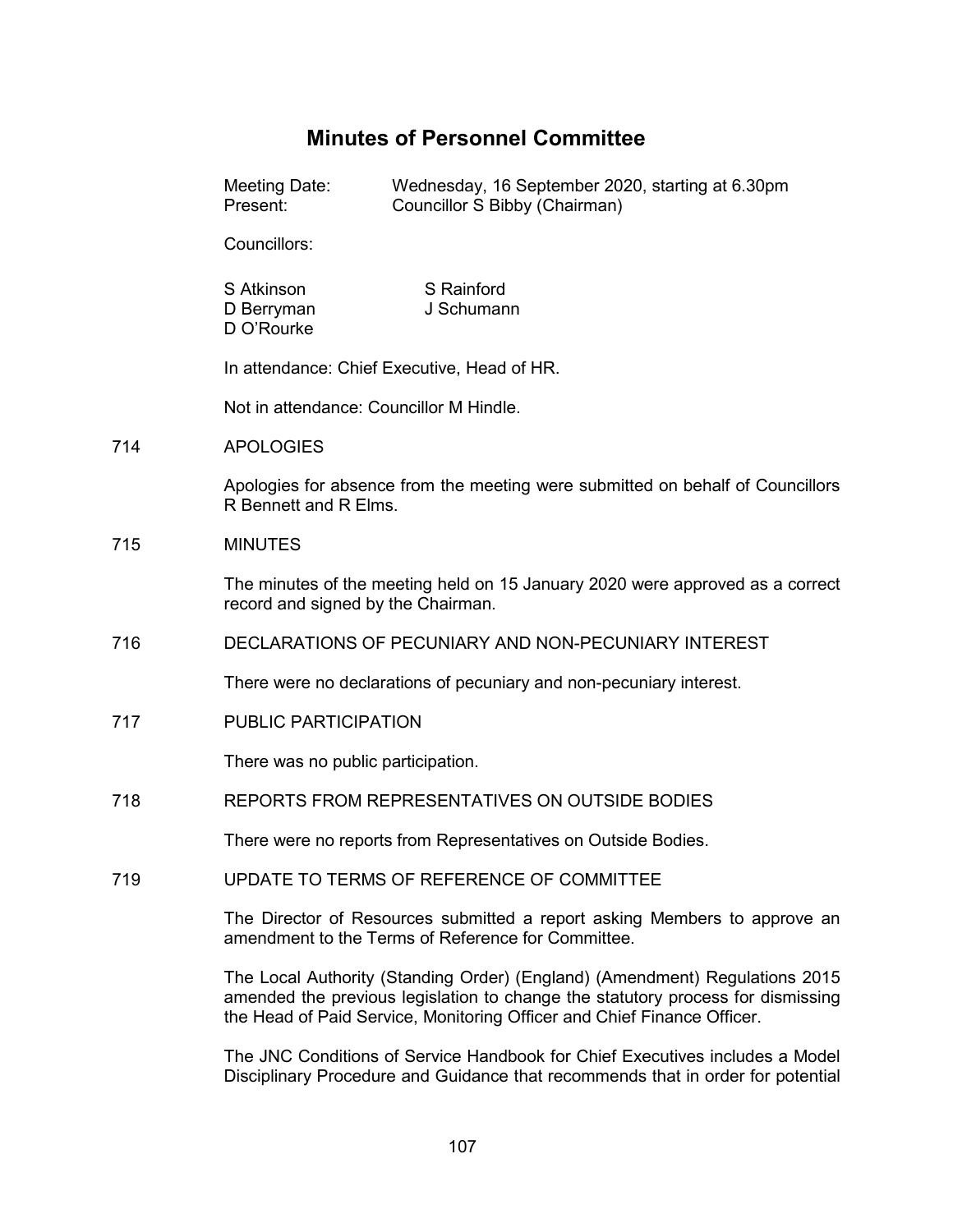disciplinary issues to be considered quickly, Councils should establish the following:

- An Investigating and Disciplinary Committee
- An Appeals Committee
- An Independent Panel
- An elected Member with the designated power to suspend the Chief Executive in an emergency

It was logical that should there be a need to take disciplinary action against the Chief Executive, such a Committee should be drawn from Members of this Committee.

### RESOLVED: That

- 1. Members receive the report;
- 2. the following be added to the terms of reference of Personnel committee for approval at Annual Council:

'To act as the investigating and disciplinary Committee in relation to the Chief Executive and Chief Officers'

'To hear and determine matters of discipline in relation to the Chief Executive and Chief Officers including taking action up to and including dismissal. Where dismissal is the outcome in the relation to the Head of Paid Service, the Monitoring Officer and the Chief Financial (Section 151) Officer the Committee will recommend this to Full Council for final decision';

- 3. the Constitution be updated accordingly when approval has been granted; and
- 4. the Chief Executive in conjunction with the Head of HR bring a report to the next meeting with proposals for the establishment of an Appeals Committee and Independent Panel in line with the JNC conditions of service for Chief Executives model disciplinary procedure and guidance.

720 COVID 19 – UPDATE

The Chief Executive and Head of HR gave a verbal update to Members on issues relating to staff since lockdown in March 2020.

The Council had faced enormous and unprecedented challenges in protecting staff, keeping services running and continuing to support residents. Key services had had to be prioritised.

A significant number of staff had worked from home for varying reasons with some staff being deployed to other areas of work where they could not carry out their normal duties.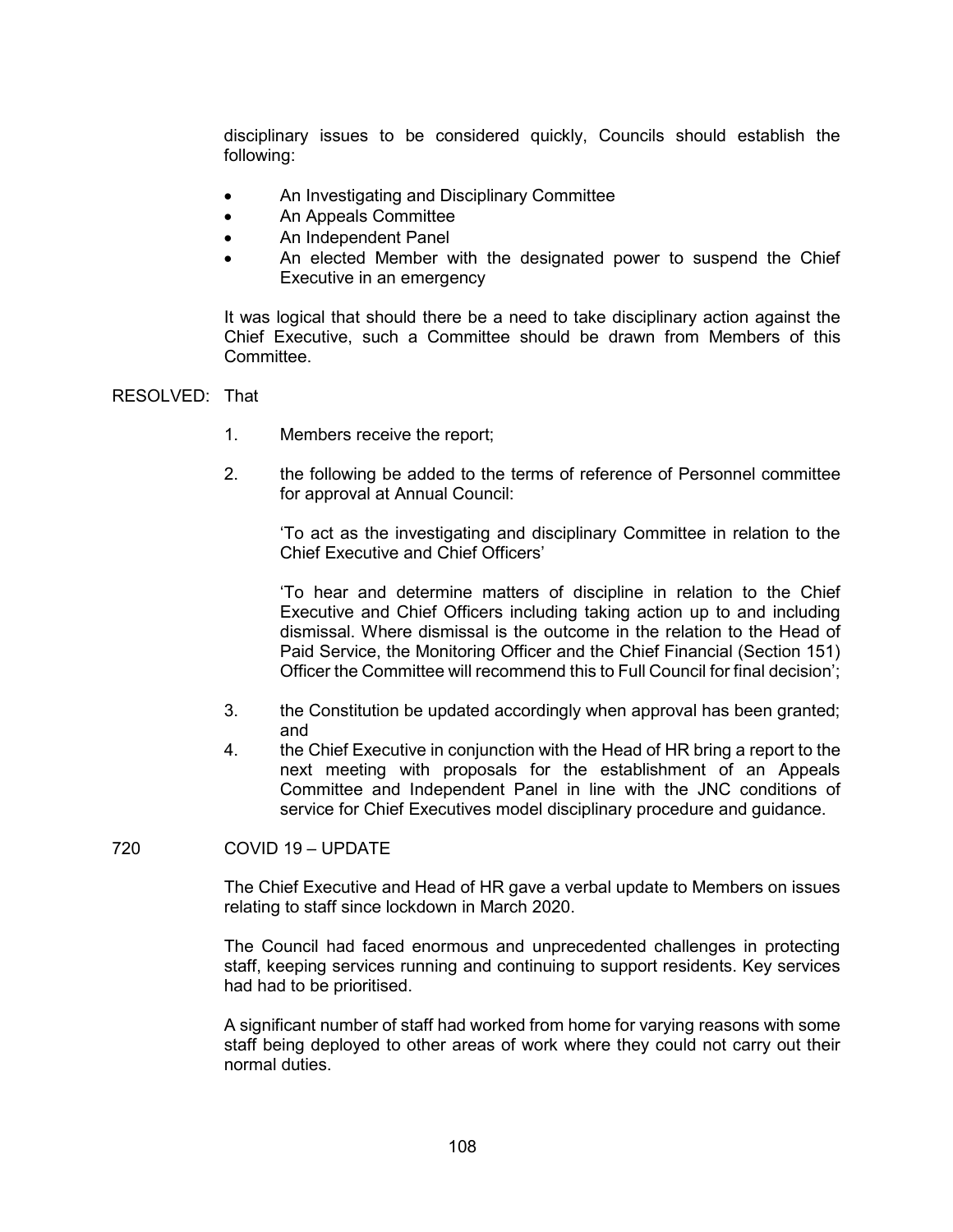A community hub had been created to help vulnerable residents. 4000 phone calls had been made to vulnerable residents, and a database of over 300 volunteers had been established throughout the Ribble Valley.

Following risk assessments most staff had returned to work by 20 July 2020.

The Chief Executive had kept staff informed of issues/developments with a weekly bulletin.

Members expressed their thanks to the Chief Executive and all staff who had ensured that services continued during the pandemic and for the support given to residents throughout the Ribble Valley via the community hub.

It was suggested a joint letter of thanks be written to staff from the Leader and Chair of Personnel Committee.

721 WORKFORCE PROFILE

The Director of Resources submitted a report for Committee's information updating Members on the workforce data to be published in compliance with the Equality Act 2010. Members were given a detailed analysis of figures.

- RESOLVED: That the report be noted.
- 722 2019/2020 YEAR END PERFORMANCE INFORMATION

The Director of Resources submitted a report for Committee's information presenting the year end performance information for the HR section. Members were given detailed analysis of the figures.

- RESOLVED: That the report be noted.
- 723 EXCLUSION OF PRESS AND PUBLIC
- RESOLVED: That by virtue of the fact that the following items of business be exempt information under Category 1 of Schedule 12A of the Local Government Act 1972, the press and public be now excluded from the meeting.
- 724 GENERAL STAFFING UPDATE

The Director of Resources submitted a report informing Members of appointments and resignations that had taken place since the last meeting of Committee.

The report also included job title changes, internal movements, changes to the establishment - including the creation of a new post of part time Cleaner at the Depot and a review of the HGV and Municipal Vehicle Technician post which had been re-evaluated. That had resulted in a change to the job title to Senior HGV and Municipal Vehicle Technician and in an increase in the grade of the post from scale 5 to scale 6. In addition the report also included details of honorarium payments, retirements, and additional fixed term contracts. It was reported that the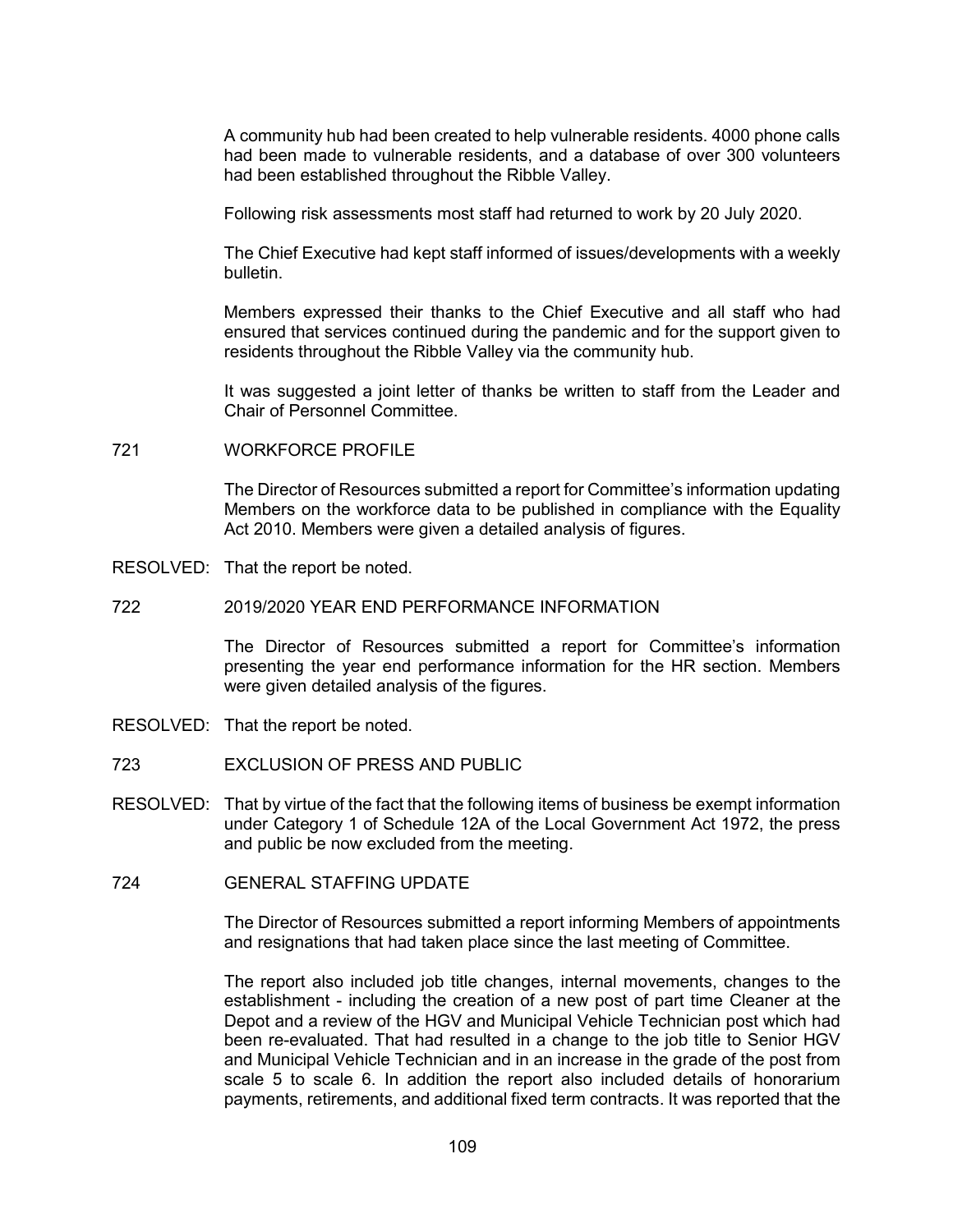Council had received funding for 3 new posts from Sport England as part of a Pennine Lancashire pilot scheme called Together an Active Future.

#### RESOLVED: That Committee

- 1. note and approve the decisions taken by CMT and the Chairman as outlined in the report; and
- 2. write letters of thanks to those staff retiring/leaving the authority where appropriate.

## 725 STAFF SURVEY RESULTS

The Director of Resources submitted a report outlining the results of the Employee Survey 2019. The analysis of the results had been considered by CMT and feedback was being sought from all staff with a view to developing an action plan that would be shared with Committee in due course.

RESOLVED: That the report be noted.

### 726 ANNUAL ABSENCE MANAGEMENT UPDATE

The Director of Resources submitted a report providing Members with the levels of sickness absence across the authority for 2019/20. The report gave a detailed breakdown of the absences.

Absence had increased in the last 12 months from an average of 10.15 days per employee in the year ended March 2019 to 11.5 days per employee in the year to 31 March 2020.

Members were advised that absence management remained a priority task in order to control absence and identify trends, and that the proactive approach towards management of absence, particularly with potential long term absences, had a significant impact on overall performance and thus diligence remained to ensure that this continued.

RESOLVED: That the report be noted.

## 727 STAFF ESTABLISHMENT UPDATE

The Director of Resources submitted a report updating Members on the full staffing establishment for the Council that included a list of those posts based either at the Council offices or one of the Council's other facilities which comprised the approved establishment for which specific budgetary provision is made.

RESOLVED: That the report be noted.